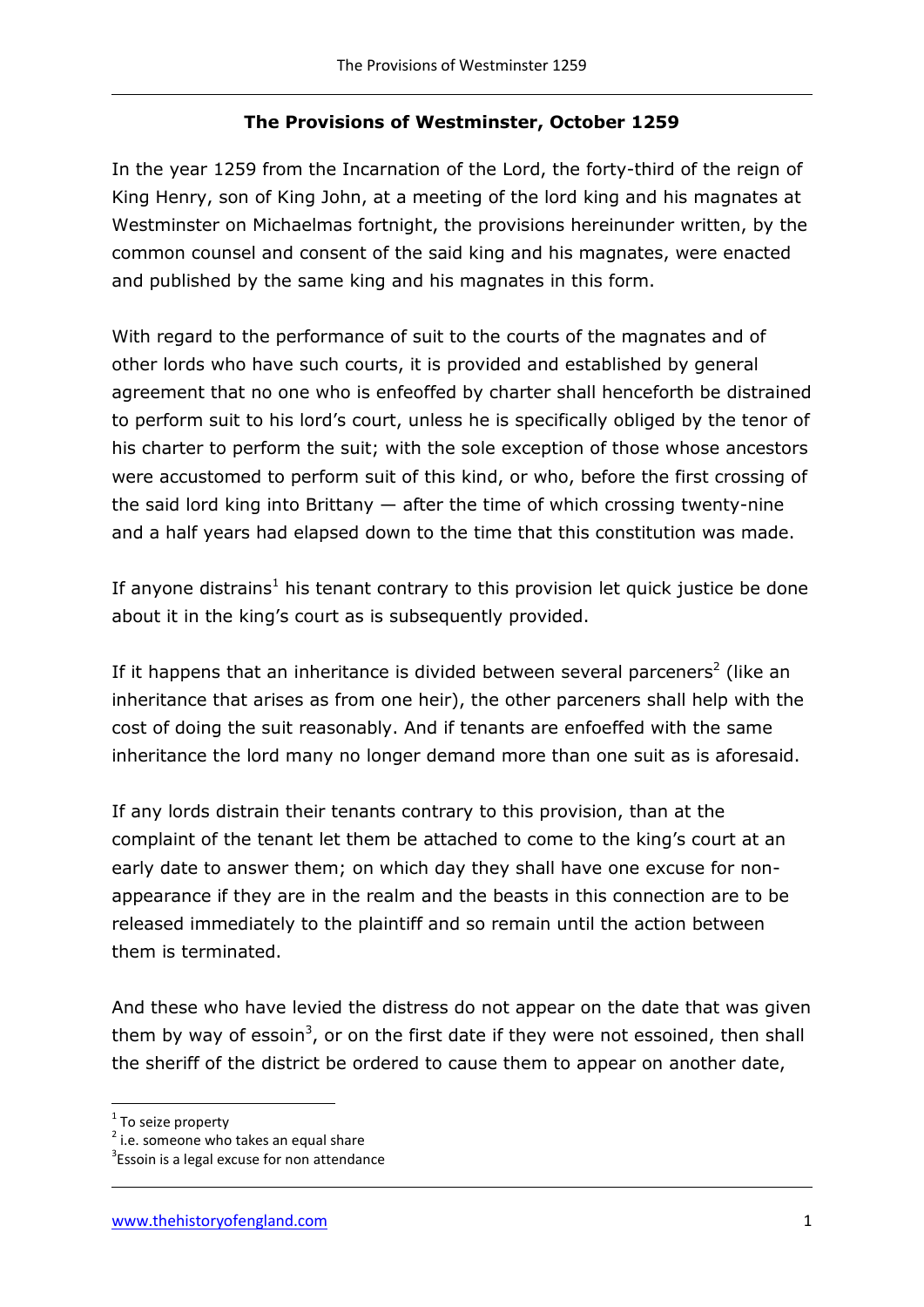and if they do not appear the sheriff shall be ordered to distrain them by all that they possess in his bailiwick, and he be answerable to the king for the issue therefrom and that he produce them in person in court on another day. And then on that day if they do not appear the plaintiff shall go away without day<sup>4</sup> and the beast shall stay released, so that the lords henceforth shall not be able to distrain them on that account until they have their deraignment<sup>5</sup> by and action in the king's court, saving to the lords their rights in respect of the suits whatever they dare to institute legal proceedings about them. And the lords are to come to the court of the king to answer. And the plaintiffs can have their plaints; then by judgement of the court they shall recover the damages they have had by reason of this distress.

On the other hand let lords distrain their suit by the same speedy justice tenants who withhold from their lords suits which they owe and which they have done since the aforesaid term, and recover their damages just as their tenants do from them. As to suits which were withheld before the aforesaid term the common law shall run as usual.

With regard to the sheriff's tourn, it is provided that, unless their presence is specially demanded, archbishops, bishops, abbots, priors, earls, and barons, or other men of religion, or women, shall not of necessity come thither. But tourns are to be held in the way they were held in the time of the predecessors our our lord king who now is. And if any have lands in several hundreds they are not to be distrained or to attend tourns except where they live. And the tourns shall be held according to the form of the king's Great Charter, and as they were customarily held in the time of the kings John and Richard.

It is also provided that neither on the eyres of the justices nor in the counties nor in the courts of barons nor in a liberty or elsewhere shall fines henceforth be taken from anybody for miskenning<sup>6</sup>, or on condition that people are not molested.

Furthermore it is provided that in a plea of dower that is before the bench one should give four days in the year at least, namely one day each term. And if one can give more, one should give more.

**.** 

 $<sup>4</sup>$  i.e. without any liability</sup>

<sup>&</sup>lt;sup>5</sup> Their case, or suit

<sup>&</sup>lt;sup>6</sup> A mistaken citation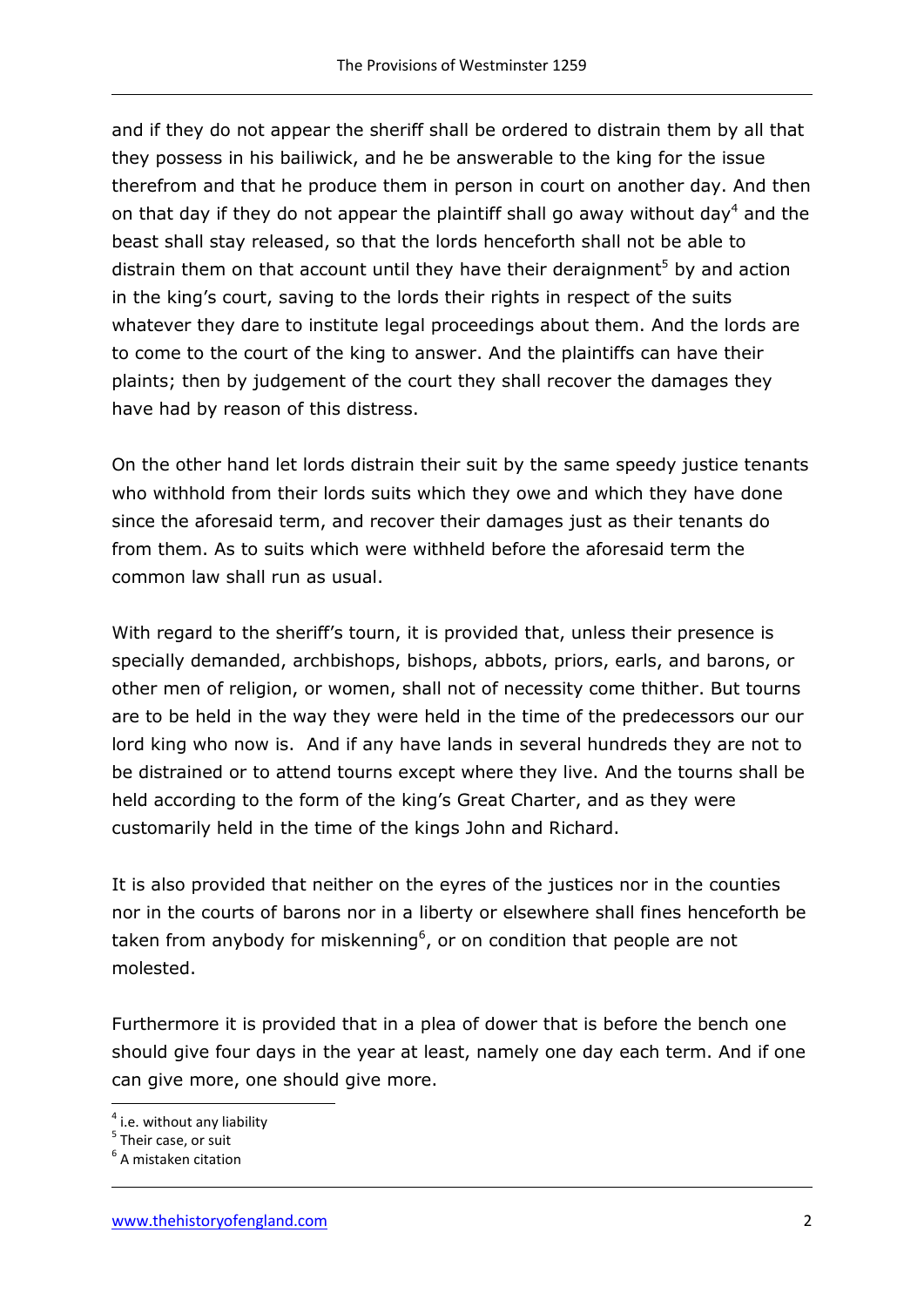Like is essoins of darein presentment  $\frac{7}{1}$  and or quarteimpedit $\frac{8}{10}$  churches that are vacant one should give a day every fortnight or every three weeks according to whether the district is a long way off or near. And if anyone who is impleaded by quareimpedit does not come on the first day and does not have himselfessoined, on another day if he does not come let him there be distrained by all his lands and his chattels by the great distress, as said above.

Moreover, with regard to charters of exemption and liberty, that those securing them are not to be put on assizes, juries, or recognitions, it is provided that, if their oath is so essential that without it justice cannot be administered as in the grand assize or in a perambulation or where they are witnesses, by name either in charters in writing, in attaints or in other case which cannot be decided without the oaths of knights, in such cases they shall be forced to swear, saving to them their aforesaid liberty and exemption in other respects.

No one except the king is in future to levy a distress outside his own fee or on the king's highway where everybody can come and go.

In addition, if it happens that the lord after his tenant's death takes his lands into his hand becuase the heir is under age and then when the heir comes of age will not surrender his land without being sued, that the heir get back his land into his hand by writ of mort d'ancestor together with the damaged he has sustained on account of the detention after his full age. And likewise if the heir is of age when his ancestor dies and in as the heir apparent who is regarded and accepted, that the chief lord may not evict him, or take anything or remove anything, except take a simple seisinonly. And if the chief lord keeps him out, so that he is allowed to obtain a writ of mort d'ancestor or of cosinage<sup>9</sup>, he may recover his land and his damages as by writ of novel disseisin.

On wardship of socage it is so provided that if land which is held in socage is held in wardship by his kinsmen because of the heir who is under age, the guardian cannot do waste, sale or any destruction of the land that is in his wardship, but shall safely keep it for the benefit of the heir so that when he comes of age the guardian shall answer to him loyally for the issues and the

 7 'last presentation' – i.e. who had last made the appointment to a church benefice

<sup>&</sup>lt;sup>8</sup> Pretty much the same thing

<sup>&</sup>lt;sup>9</sup> A writ to recover your land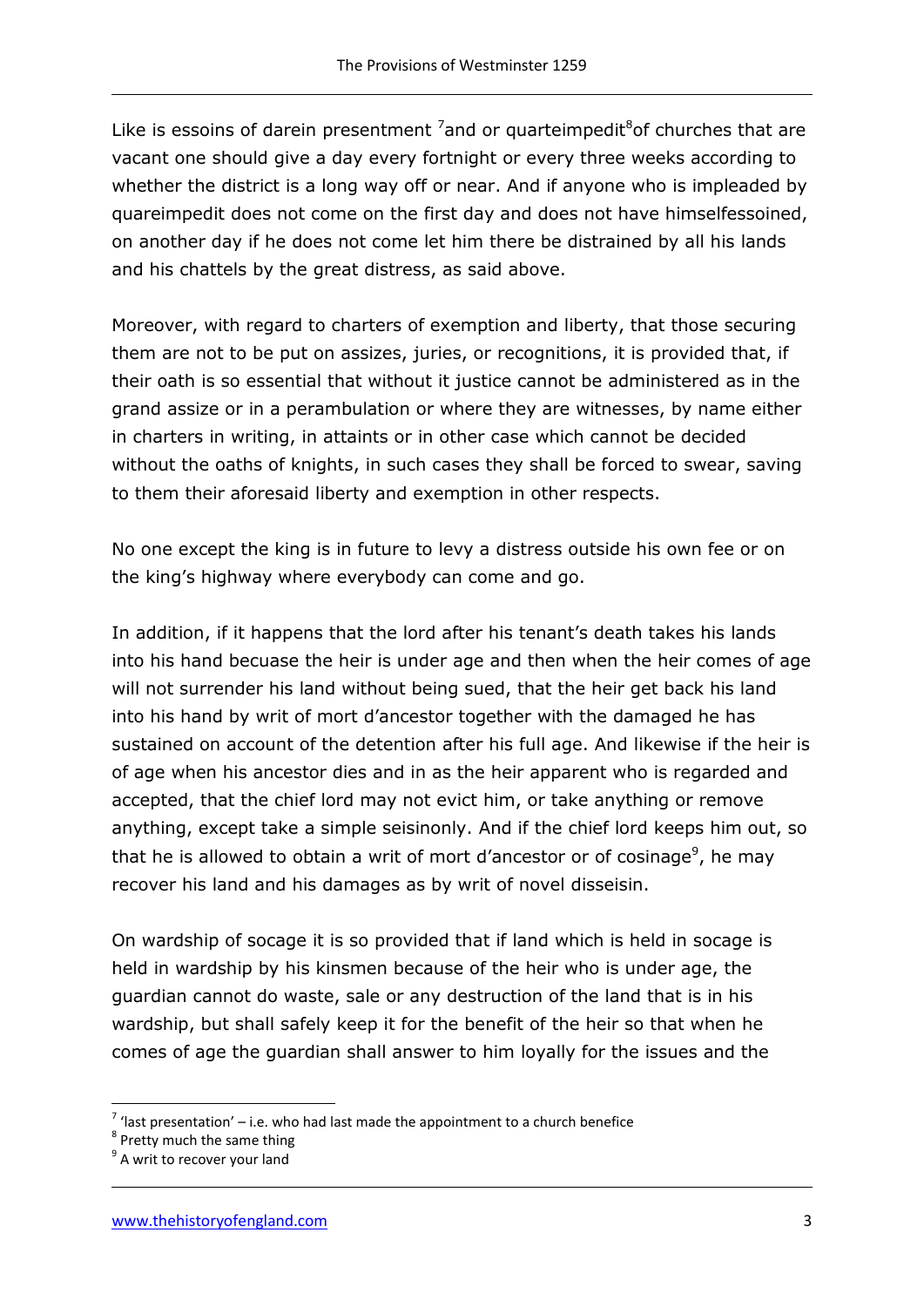profits of the thing, saving to him his reasonable outlay. Nor can he sell or give the marriage except to the advantage of the minor.

In addition it is provided that the escheators, those appointed to hold inquests, justices assigned to take assizes and justices assigned to hear and determine pleas of trespass, or any other bailiff, have no power to amerce for failure to obey a common summons, except the chief justice and the justices in eyre for all pleas.

It is likewise provided that no man of religion can buy any land without the agreement of the lord, namely that lord who is nearest except for the mesne lord.

It is likewise provided on essoins that no one henceforth is to be distrained to take an oath in warranty of the essoin either in county court or elsewhere.

Hereafter no one but the king shall hold in his court a plea concerning false judgment rendered in a court of his tenant; for pleas of this sort especially pertain to the crown and dignity of the king.

It is provided that if any one is distrained and his beasts are kept against gage and surety, the sheriff when complaint has been made can freely release the beasts in accordance with the law of the land, if they are taken outside a liberty, without contradiction and without hindrance from him who took them. And if they are within a liberty and the bailiff will not release them the sheriff shall release them for default on the part of the bailiff of the liberty.

Without the king's writ, no one may henceforth distrain his free tenants to respond concerning their free tenements or anything that pertains to their free tenements. Nor may he cause his free tenants against their will to take oaths; so that no one may do this without the king's precept.

It is provided that no bailiff who ought to render account is to take himself off away from his lord. And if he will not render his account and has no land or tenement whereby he can be distrained he is to be attached in person, so that the sheriff in whose bailiwick he is found shall make him come to render account if he is in arrears.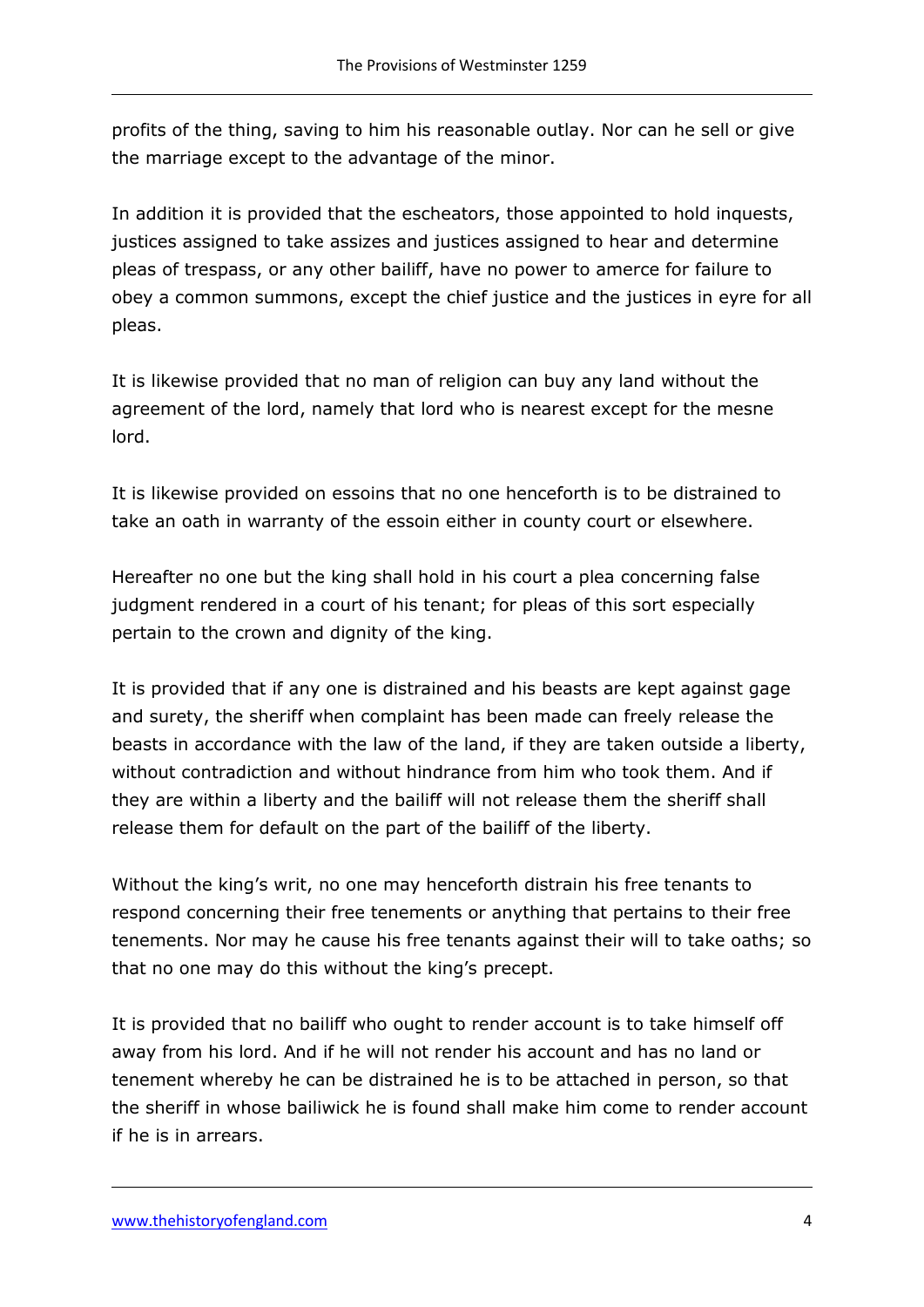It is provided that no farmers during the period of their farm shall do sale or exile of woods, houses, men or other things belonging to the tenement which they have at farm, unless they have special permission in writing to make the sale. And if they do it and are convicted, they shall render the damages for it.

Hereafter itinerant justices shall not amerce vills on their eyres because particular twelve-year-old persons do not come before sheriffs and coroners for inquests concerning a man's death or other matters pertaining to the crown; so long as, nevertheless, enough men come from those vills for satisfactorily carrying out such inquests.

No coroner or sheriff or other bailiff from now on shall amerce townships because they do not come to inquests. But when they find a default, let it be put in the coroner's roll and presented before the justices in eyre who have power to amerce townships and no one else.

No judgment of murder shall henceforth be rendered before the justices in a case that is adjudged merely one of accident; but murder shall be proper in the case of a man feloniously slain, and not otherwise.

No justice or sheriff or other bailiff is from now on to amerce townships for hue and cry raised and not followed up if it is not raised for reasonable cause, such as for the death of a man, robbery, wounding or similar case with pertains specially to the crown.

Furthermore is any one is vouched to warranty in a plea of land in the eyre of the justices he is not from now on to be amerced for not being present, inasmuch as no free man ought to be amerced for default except on the first day of the coming of the justices. But if he who is vouched to warranty is then within the same county, then it is for the sheriff to cause him to come on the third day or the fourth according to whether he is far away or near, as is the practice in the eyre of the justices. And if he is living in another county he shall have a reasonable summons of 15 days in accordance with the common law.

Furthermore than justices are provided to go through the land. And there is to be one of the 12 or others of the community to see that justice is done to plaintiffs and to all others. And so they are to see that order is sent to the counties that establishments made for the benefit if the realm, those that are made and those that will, are to be kept.

Likewise that the provisions that have been made since the beginning of these establishments are to be upheld and maintained.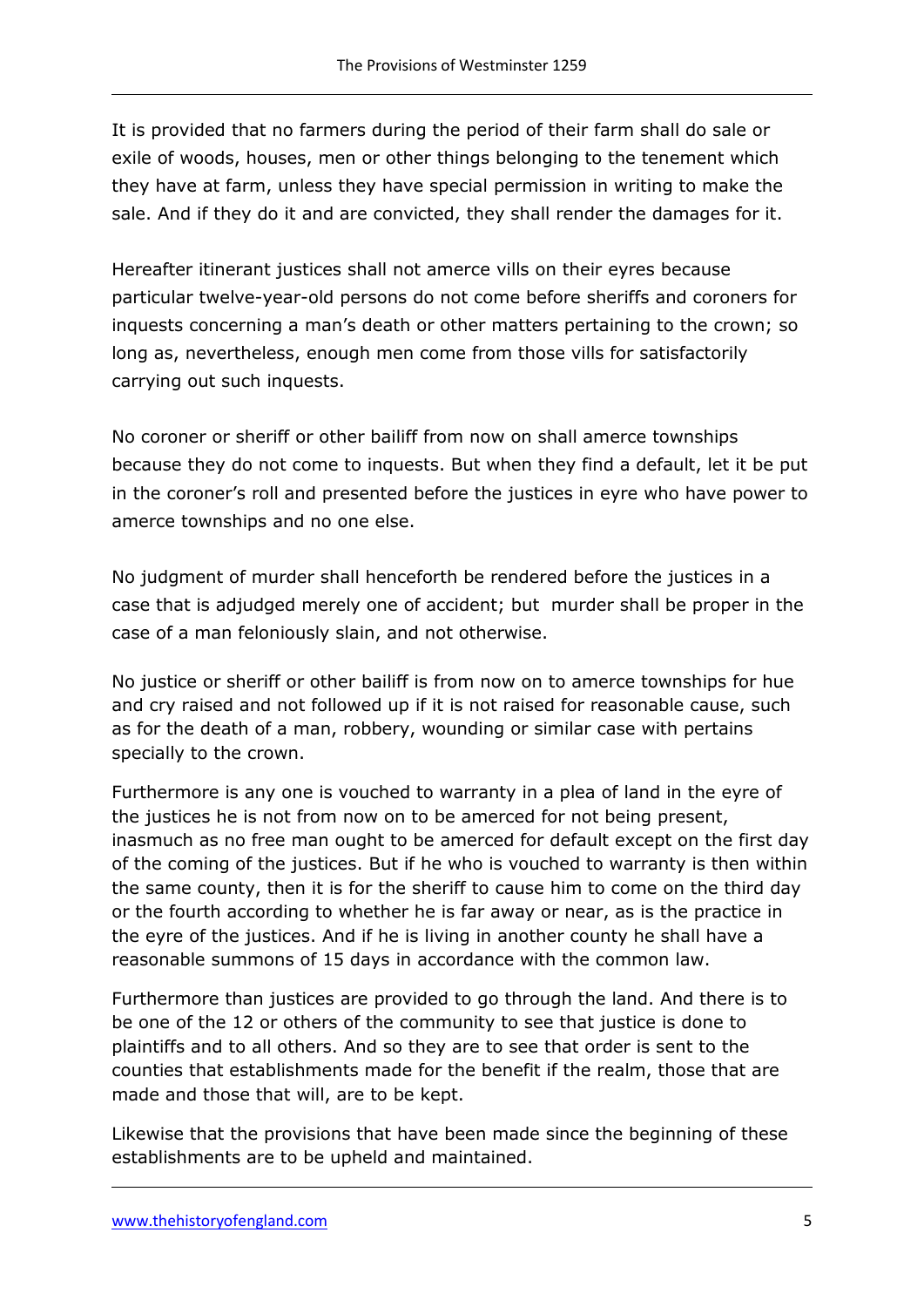Furthermore the rolls of these establishments are to be read and affirmed. And the charters of liberties and of the forests are to be kept and maintained.

It is likewise provided that no one is to come and attend parliament with horses or with arms, or armed, unless he is specifically ordered by the king or by his councillor by writ for the common business of the land.

Where itinerant justices were lately on circuit, good men and sage are to be appointed to hear and inquire into all complaints that could have been terminated without writ during the last seven years; similarly that if anyone has not made plaint before the seven years and has not had justice he is to recover to get it. And they are to have the power to inquire concerning the sheriffs and their bailiffs, how they have behaved towards the district since their establishment.

They are to enquire also concerning the bailiffs of the rich men of the land and concerning the rich men themselves.

Itinerant justices are to have the same power as sheriffs in their eyre; in addition they are to have their own power throughout their eyre.

And there are to be provided from the less important people of the council two or three who are to be constantly in attendance on the king between parliaments. And they are to be changed at each parliament and others appointed. And their action is to be viewed at each parliament. And if there is anything in it to be amended, it is to be amended by those of the council. And if any important business arises between parliament that cannot be settled by the aforesaid two or three, or can not well be delayed until the next parliament, all those of the council are to the summoned by writ to settle this business. And there is to be put in the writ the occasion of the summons, if this is not secret. And if any of the others of the council, or of the aforesaid two or three, comes to king's council as long as the business lasts both as to their own business and as to the king's business for which they are summoned.

It is to be remembered that two good men are to be provided to sell the wardships that are now of right in the king's hand.

Furthermore that two good men are to be provided to ordain equally with the council of the exchequer concerning sheriffs and counties.

Furthermore people are to be provided to go with the king to France. And who shall stay in the land with the Justiciar.

And that an answer is to be given to the envoys from Wales.

And it is to be provided how the writs of the provisions and of the establishments shall issue from the chancery without delay.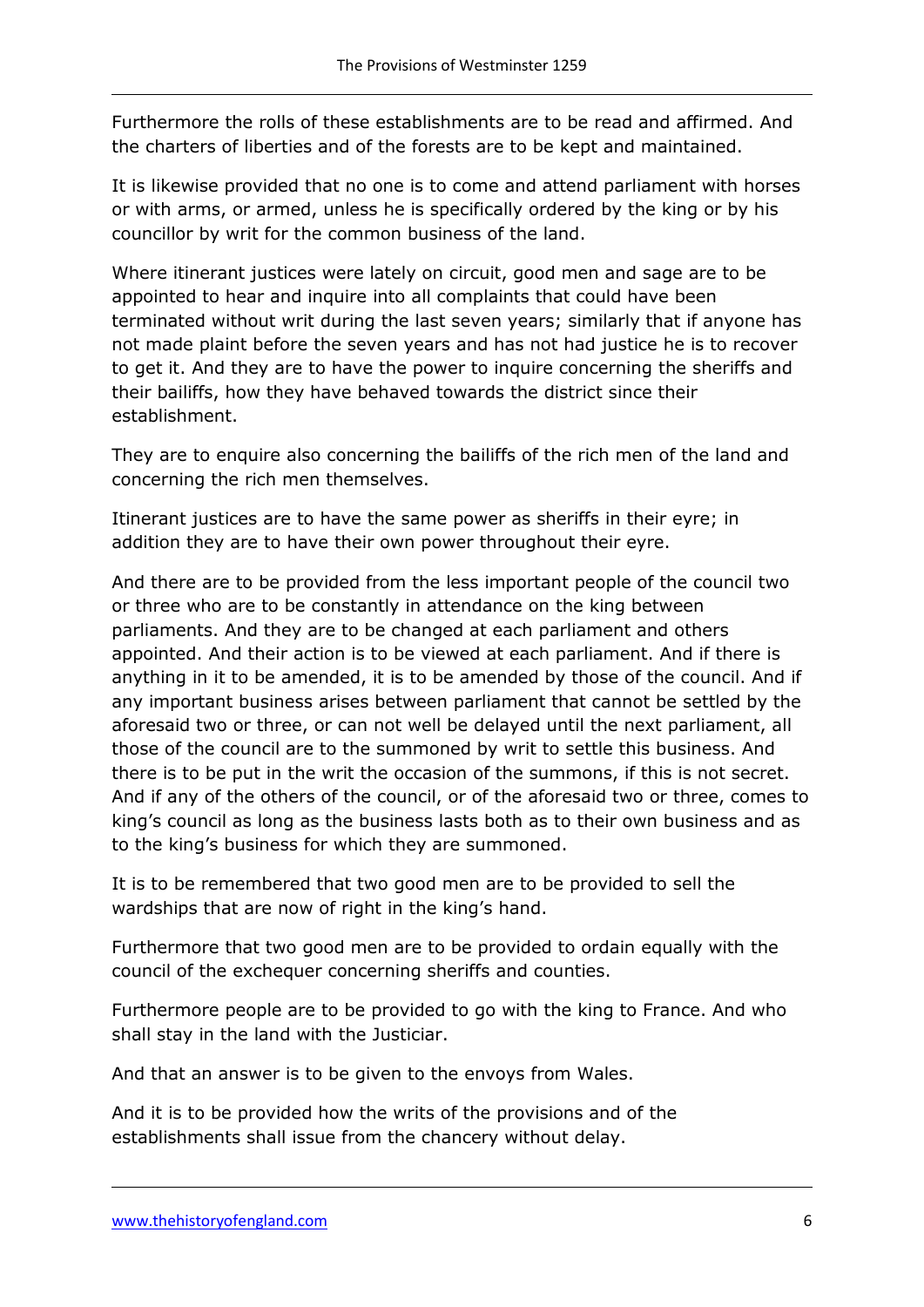And likewise about the envoys who shall go to Rome.

For selling the wardships the Justiciar, the treasurer, Mr Thomas of Wymondham, Sir Roger of Thirkleby and Sir Henry of Bath are to be appointed immediately. And that these same are to ordain and provide on what items the queen ought to get gold.

It is provided that these same are to come to the exchequer and view the sums of all kinds of tallages that have been imposed since the king's accession. And that they are to estimate how much each one can raise.

And these same are to provide how one ought to proceed in pleas about customs and about services.

And these same are to provide how one ought to proceed in escheats and in wardships.

It is to be provided which people ought to go to correct trespasses and wrongs done, which can be determined without writ.

The Justiciar is to provide this with the others. And which are to be at the bench with the justices, and which at the exchequer.

It is provided that four knights are to be appointed in each country to observe the wrongs which sheriffs do; that if it happen that they do wrongs, these four are to admonish the sheriffs to have them corrected. And if they will not correct them, let them enter the wrongs done onto a roll, and show them to the chief justices at the end of the year when he asks for them; or earlier if he asks for them, if so be that the plaintiffs to who the wrongs have been done are willing to prosecute. And that these aforesaid four knights are not to have any authority to interfere with the performance by the sheriffs of their office.

If a clerk is accused of the death of a man, of robbery, or larceny or other crime that concerns the crown, then it is by command of the king delivered on bail to 12 good men that they have him before the justices or released by pledges without command of the king if the aforesaid 12 or the pledges have his person before the justices on the first day, they are not in future to be amerced, even though the clerk will not answer or stand his trial in the king's court, insomuch as they were not pledged or going surety for anything other than to produce the clerk's person in court.

The justiciar, the treasurer Sir Henry of Bath, Sir Roger of Thirkleby and the barons of the exchequer are to provide this year instantly which good men, upright and sage, are to be sheriffs this year. And they are to be vavasours  $^{10}$ in the shire they are sheriffs of.

1

<sup>&</sup>lt;sup>10</sup> i.e. a tenant, landholder, vassal